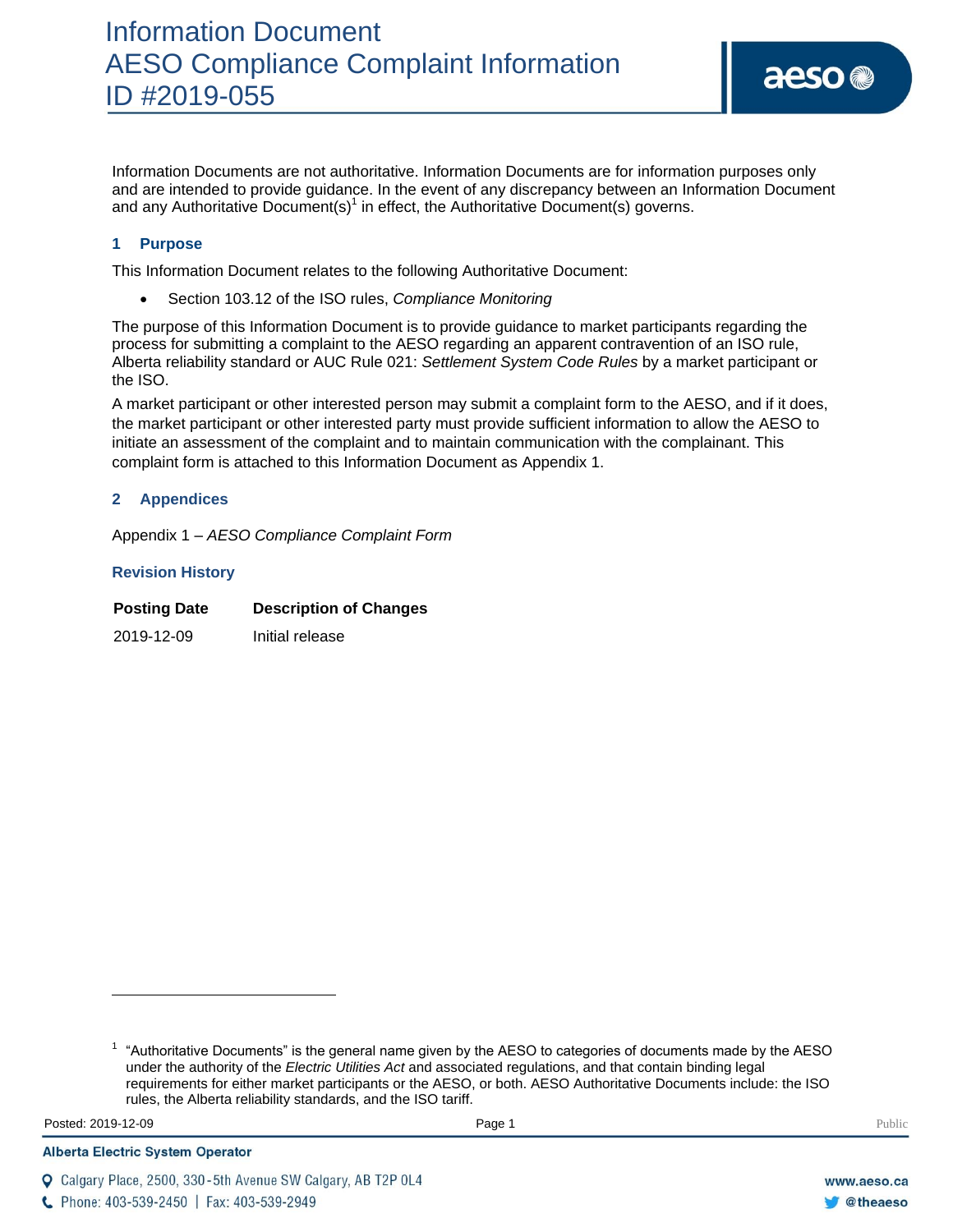

# **Appendix 1**

### **COMPLAINT FORM**

In accordance with Section 103.12 of the ISO rules, *Compliance Monitoring* (Section 103.12), this form is to be completed by a market participant or interested party that wishes to report an apparent contravention of a requirement of an ISO rule, Alberta Reliability Standard (ARS) or AUC Rule 021: Settlement System Code Rules (Rule 021) by a market participant or by the ISO.

Completed forms are to be sent to the AESO by mail or email:

Via Mail: Alberta Electric System Operator (AESO) Attention: Director, External Compliance (market participant contraventions), or Director, Interjurisdictional Affairs and Compliance (ISO contraventions) 2500, 330 – 5 Avenue SW Calgary, AB T2P 0L4 Via Email: ISO rules: [isorulescompliance@aeso.ca](mailto:isorulescompliance@aeso.ca) ARS: [rscompliance@aeso.ca](mailto:rscompliance@aeso.ca) Rule 021: [loadsettlementcompliance@aeso.ca](mailto:loadsettlementcompliance@aeso.ca)

AESO: [ija-inbox@aeso.ca](mailto:ija-inbox@aeso.ca)

Details regarding the processes that will be used by the AESO once this form is completed and submitted to the AESO are outlined [Section 103.12.](http://www.aeso.ca/rulesprocedures/18592.html)

C Phone: 403-539-2450 | Fax: 403-539-2949

Q Calgary Place, 2500, 330-5th Avenue SW Calgary, AB T2P 0L4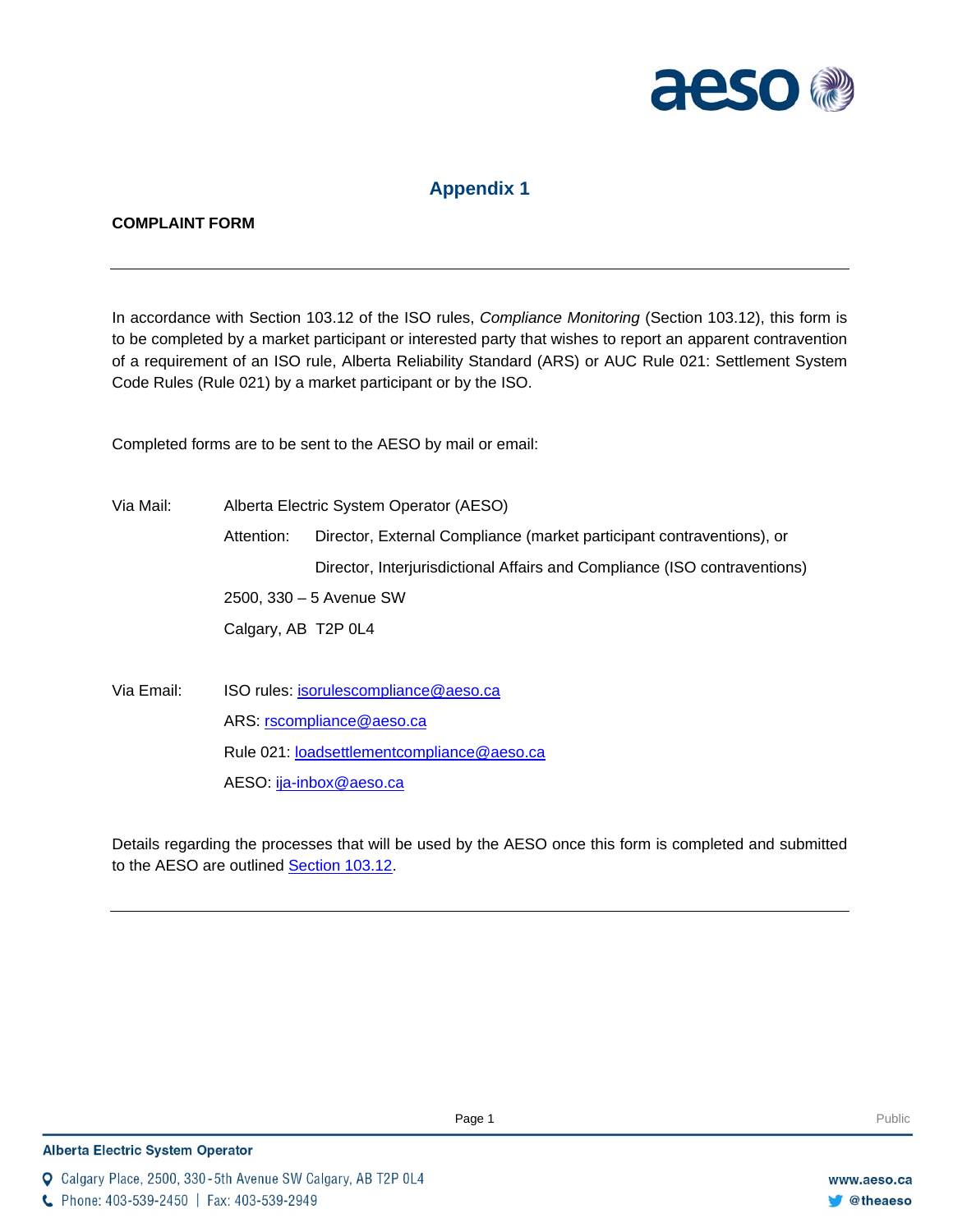

# **PART A: INFORMATION REGARDING THE PARTY SUBMITTING THE COMPLAINT**

| <b>Market Participant or Interested Party</b>                                                                                                                                                                                 |                                           |  |  |  |
|-------------------------------------------------------------------------------------------------------------------------------------------------------------------------------------------------------------------------------|-------------------------------------------|--|--|--|
| Organization Name: 1988 Contract Contract Contract Contract Contract Contract Contract Contract Contract Contract Contract Contract Contract Contract Contract Contract Contract Contract Contract Contract Contract Contract |                                           |  |  |  |
|                                                                                                                                                                                                                               |                                           |  |  |  |
|                                                                                                                                                                                                                               | Province/State: _________________________ |  |  |  |
|                                                                                                                                                                                                                               |                                           |  |  |  |
|                                                                                                                                                                                                                               | $Fax: ( ) - - -$                          |  |  |  |
|                                                                                                                                                                                                                               |                                           |  |  |  |
| <b>Contact</b>                                                                                                                                                                                                                |                                           |  |  |  |
|                                                                                                                                                                                                                               |                                           |  |  |  |
|                                                                                                                                                                                                                               |                                           |  |  |  |
|                                                                                                                                                                                                                               |                                           |  |  |  |

# **PART B: CONFIDENTIALITY**

Is this Submission made on a Confidential Basis? *(please check one)*

| Yes $\Box$ |  | No | $\sim$ 10 $\sim$ |
|------------|--|----|------------------|
|            |  |    |                  |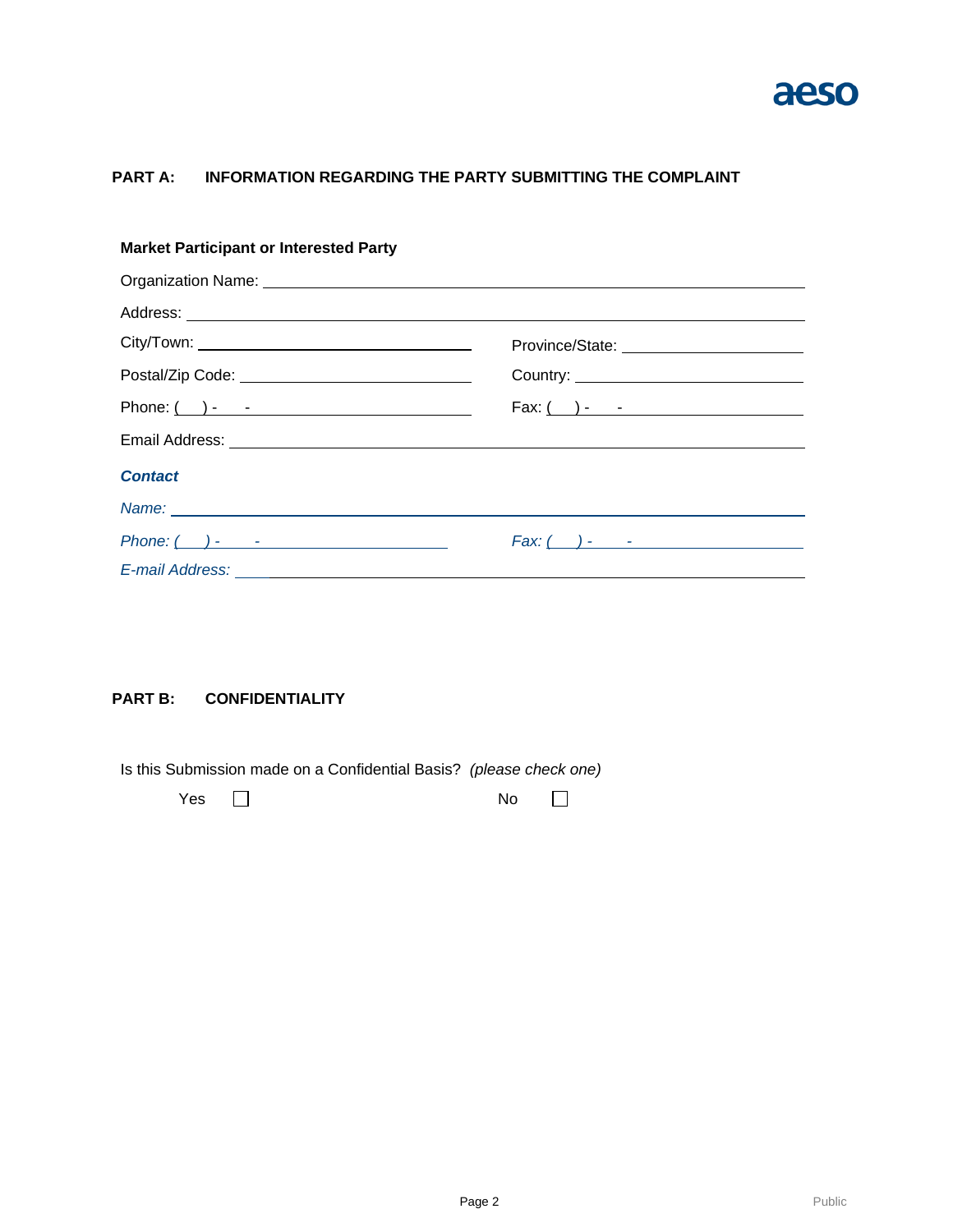# aeso

### **PART C: PARTICULARS OF THE COMPLAINT**

Please outline below (or attach) the particulars of the complaint.

*(Note: please include the name of the party that is the subject of the submission; the date, time and estimated duration of the alleged non-compliance; the ISO rule, ARS or Rule 021 requirement that was allegedly breached; as well as any other relevant details)*

 $\Box$ 

Please check box if additional particulars are attached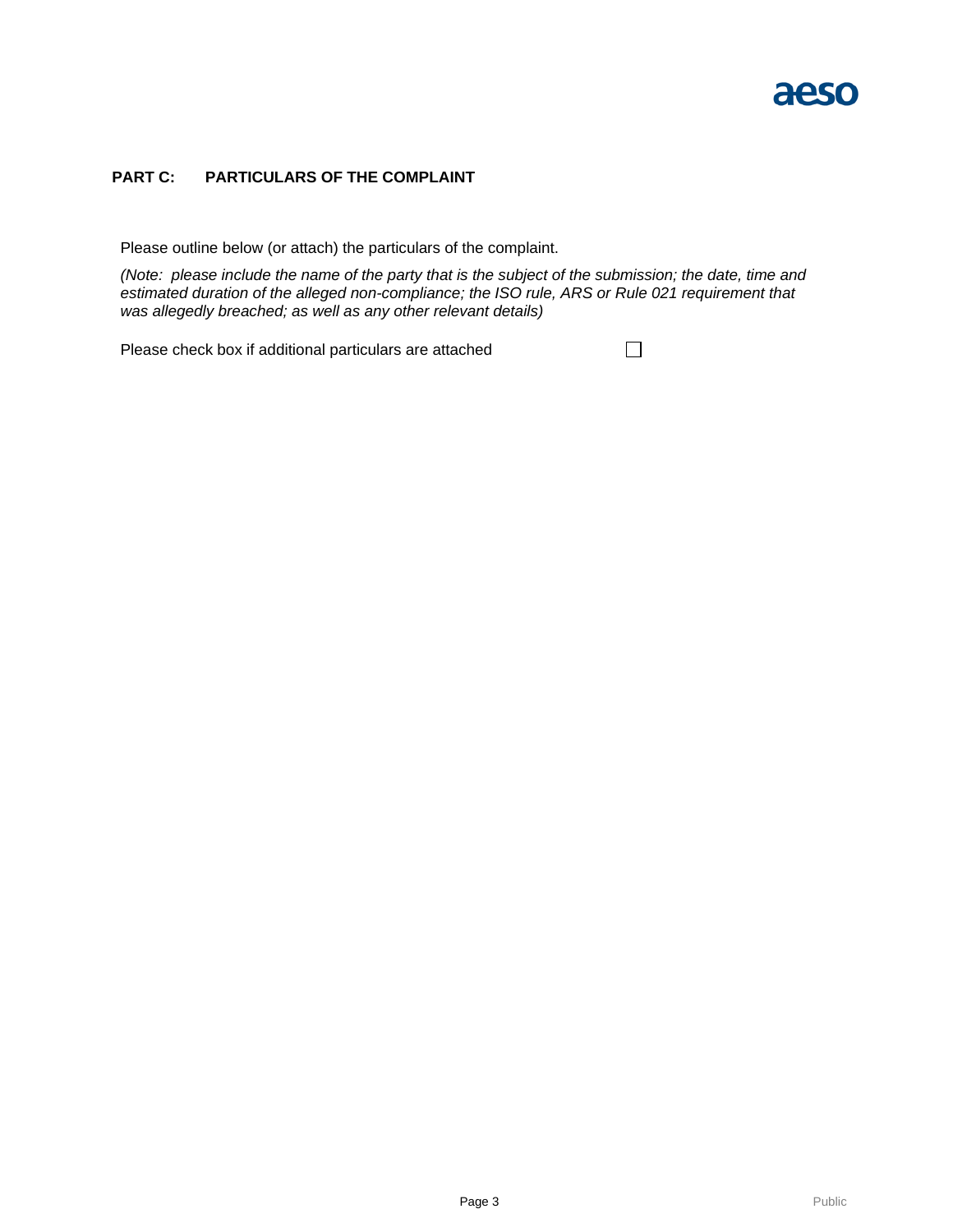

 $\Box$ 

# **PART D: FACTS OR INFORMATION THAT SUPPORT THE COMPLAINT**

Please outline below (or attach) any facts or information that support the complaint.

Please check box if additional facts or information are attached